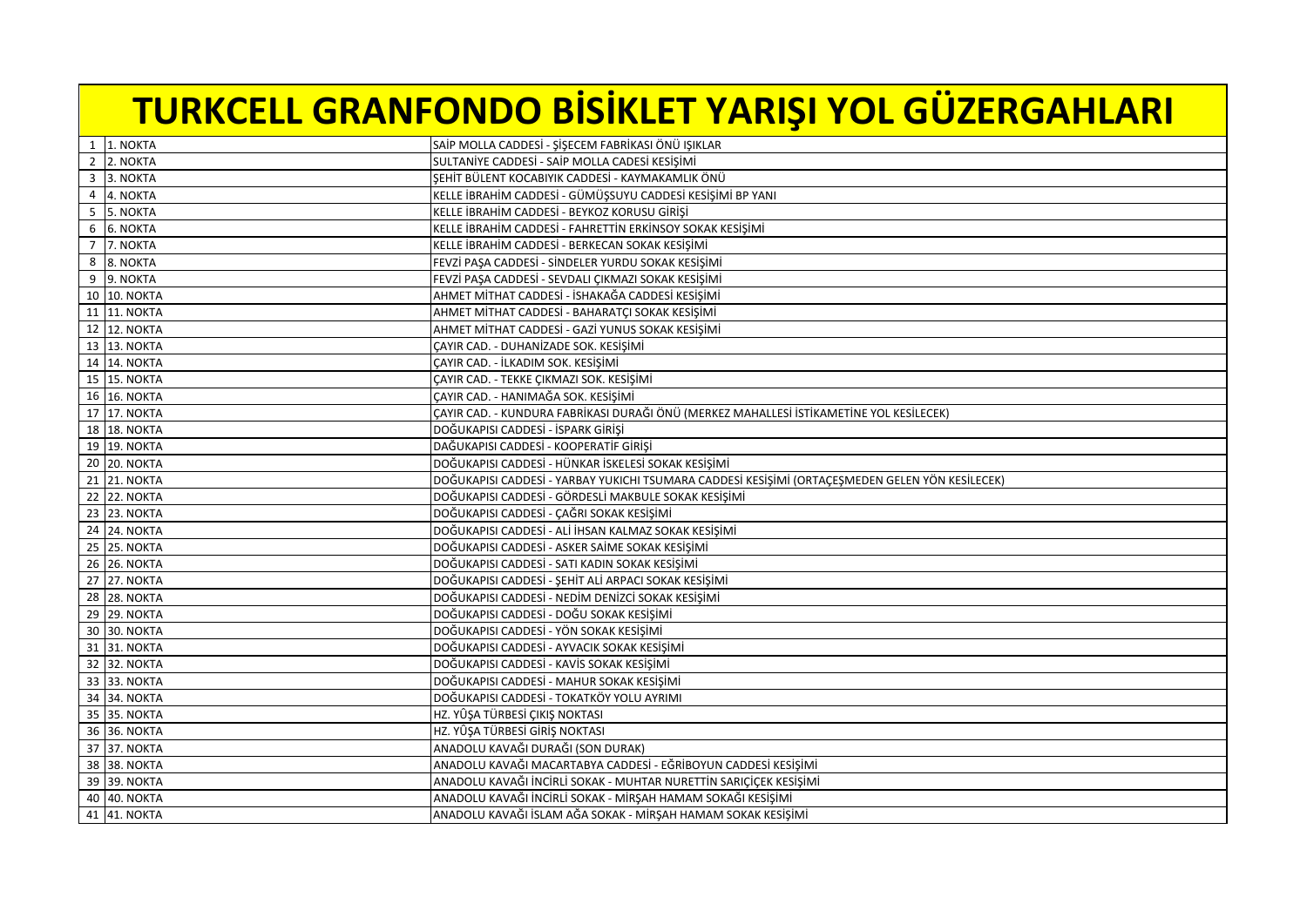| 42 42. NOKTA        | ANADOLU KAVAĞI MİRŞAH HAMAM SOKAK - HAYMANA ÇIKMAZI SOKAK KESİŞİMİ  |
|---------------------|---------------------------------------------------------------------|
| 43 43. NOKTA        | ANADOLU KAVAĞI MİRŞAH HAMAM SOKAK - BUCA ÇIKMAZI SOKAK KESİŞİMİ     |
| 44 44. NOKTA        | ANADOLU KAVAĞI MEZARLIK GİRİŞİ                                      |
| 45 45. NOKTA        | ANADOLU KAVAĞI FENERYOLU CADDESİ YOROS KALESİ GİRİŞİ                |
| 46 46. NOKTA        | ANADOLU KAVAĞI FENERYOLU CADDESİ 1. ASKERİ ORMANLIK ALAN GİRİŞİ     |
| 47 47. NOKTA        | ANADOLU KAVAĞI FENERYOLU CADDESİ 2. ASKERİ ORMANLIK ALAN GİRİŞİ     |
| 48 48. NOKTA        | TUNA CADDESİ - ANADOLUFENERİ YOLU KESİŞİMİ                          |
| 49 49. NOKTA        | ANADOLUFENERİ YOLU CADDESİ - KAYNARCA YOLU KESİŞİMİ                 |
| 50 50. NOKTA        | ANADOLUFENERİ YOLU CADDESİ - POYRAZKÖY SAPAĞI KESIŞIMI              |
| 51 51. NOKTA        | ANADOLUFENERİ YOLU CADDESİ - YALI YOLU SOKAK KESİŞİMİ               |
| 52 52. NOKTA        | ANADOLUFENERİ YOLU CADDESİ - MECİTDERE YOLU SOKAK KESIŞIMI          |
| 53 53. NOKTA        | ANADOLUFENERİ YOLU CADDESİ - AKÇAKENT SOKAK KESİŞİMİ                |
| 54 54. NOKTA        | ANADOLUFENERİ YOLU CADDESİ - HİCAZ CADDESİ KESİŞİMİ                 |
| 55 55. NOKTA        | ANADOLUFENERİ YOLU CADDESİ - KOCABAYIR SOKAK KESIŞIMI               |
| 56 56. NOKTA        | ANADOLUFENERİ YOLU CADDESİ - HASAN BEY ÇİFTLİĞİ GİRİŞİ              |
| <b>57 57. NOKTA</b> | KABAKOZ YOLU CADDESİ - REVİR SOKAK KESİŞİMİ                         |
| 58 58. NOKTA        | FENER CADDESİ - KOCABAYIR SOKAK KESİŞİMİ                            |
| 59 59. NOKTA        | FENER CADDESİ - TÜTÜNCÜLER CADDESİ KESİŞİMİ                         |
| 60 60. NOKTA        | FENER CADDESİ - SÜTÇÜ BAYIRI ÇIKMAZI SOKAK KESİŞİMİ                 |
| 61 61. NOKTA        | FENERYOLU CADDESİ VİYADÜK ALTI (1. MOLA YERİ)                       |
| 62 62. NOKTA        | FENERYOLU CADDESİ - KİVİLİK SOKAK KESİŞİMİ                          |
| 63 63. NOKTA        | FENERYOLU CADDESİ - BAHÇIVAN ÇIKMAZI SOKAK KESİŞİMİ                 |
| 64 64. NOKTA        | FENERYOLU CADDESİ - YAZIHAN ÇIKMAZI SOKAK KESİŞİMİ                  |
| 65 65. NOKTA        | YÜZYIL CADDESİ - TAŞLIGEÇİT ÇIKMAZI SOKAK KESİŞİMİ                  |
| 66 66. NOKTA        | YÜZYIL CADDESİ - DEREBOYU CADDESİ KESIŞIMI                          |
| 67 67. NOKTA        | DEREBOYU CADDESİ - YAPRAKLI ÇIKMAZI SOKAK KESIŞIMI                  |
| 68 68. NOKTA        | DEREBOYU CADDESİ - EVLAT SOKAK KESİŞİMİ                             |
| 69 69. NOKTA        | DEREBOYU CADDESİ - SAKLIBAHÇE ÇIKMAZI SOKAK KESİŞİMİ                |
| 70 70. NOKTA        | DEREBOYU CADDESİ - SERPİL SOKAK KESİŞİMİ                            |
| 71 71. NOKTA        | DEREBOYU CADDESİ - KAYNARCA KÖYÜ YOLU SOKAK KESİŞİMİ                |
| 72 72. NOKTA        | KAYNARCA KÖYÜ YOLU SOKAK - YEŞİLTEPE SOKAK KESİŞİMİ                 |
| 73 73. NOKTA        | KAYNARCA KÖYÜ SOKAK - ORMANLIK ÖZEL ARAZİ GİRİŞİ                    |
| 74 74. NOKTA        | SIRMAKEŞ CADDESİ - REFAKAT SOKAK KESİŞİMİ                           |
| 75 75. NOKTA        | SIRMAKEŞ CADDESİ - DERESEKİ CADDESİ KESİŞİMİ                        |
| 76 76. NOKTA        | SIRMAKEŞ CADDESİ - BAĞBAN ÇIKMAZI SOKAK KESİŞİMİ                    |
| 77 77. NOKTA        | SIRMAKEŞ CADDESİ - KARAKULAK CADDESİ 1. KESİŞİMİ                    |
| 78 78. NOKTA        | SIRMAKEŞ CADDESİ - ARKAYOL SOKAK KESİŞİMİ                           |
| 79 79. NOKTA        | SIRMAKEŞ CADDESİ - KARAKULAK CADDESİ BAĞLANTI YOLU                  |
| 80 80. NOKTA        | SIRMAKEŞ CADDESİ - KARAKULAK CADDESİ 2. KESİŞİMİ (OTOBÜS DURAKLARI) |
| 81 81. NOKTA        | KARAKULAK CADDESİ - DR. SAADETTİN OKTAN CADDESİ KESİŞİMİ            |
| 82 82. NOKTA        | KARAKULAK CADDESİ - KIRKLAR ÇIKMAZI SOKAK KESİŞİMİ                  |
| 83 83. NOKTA        | KARAKULAK CADDESİ - ÇEKMECE ÇIKMAZI SOKAK KESİŞİMİ                  |
| 84 84. NOKTA        | KARAKULAK CADDESİ - SARMAŞIK ÇAY BAHÇESİ GİRİŞİ                     |
| 85 85. NOKTA        | KARAKULAK CADDESİ - TUNA CADDESİ KESİŞİMİ                           |
| 86 86. NOKTA        | MARAŞ CADDESİ - KÖYİÇİ CADDESİ KESİŞİMİ                             |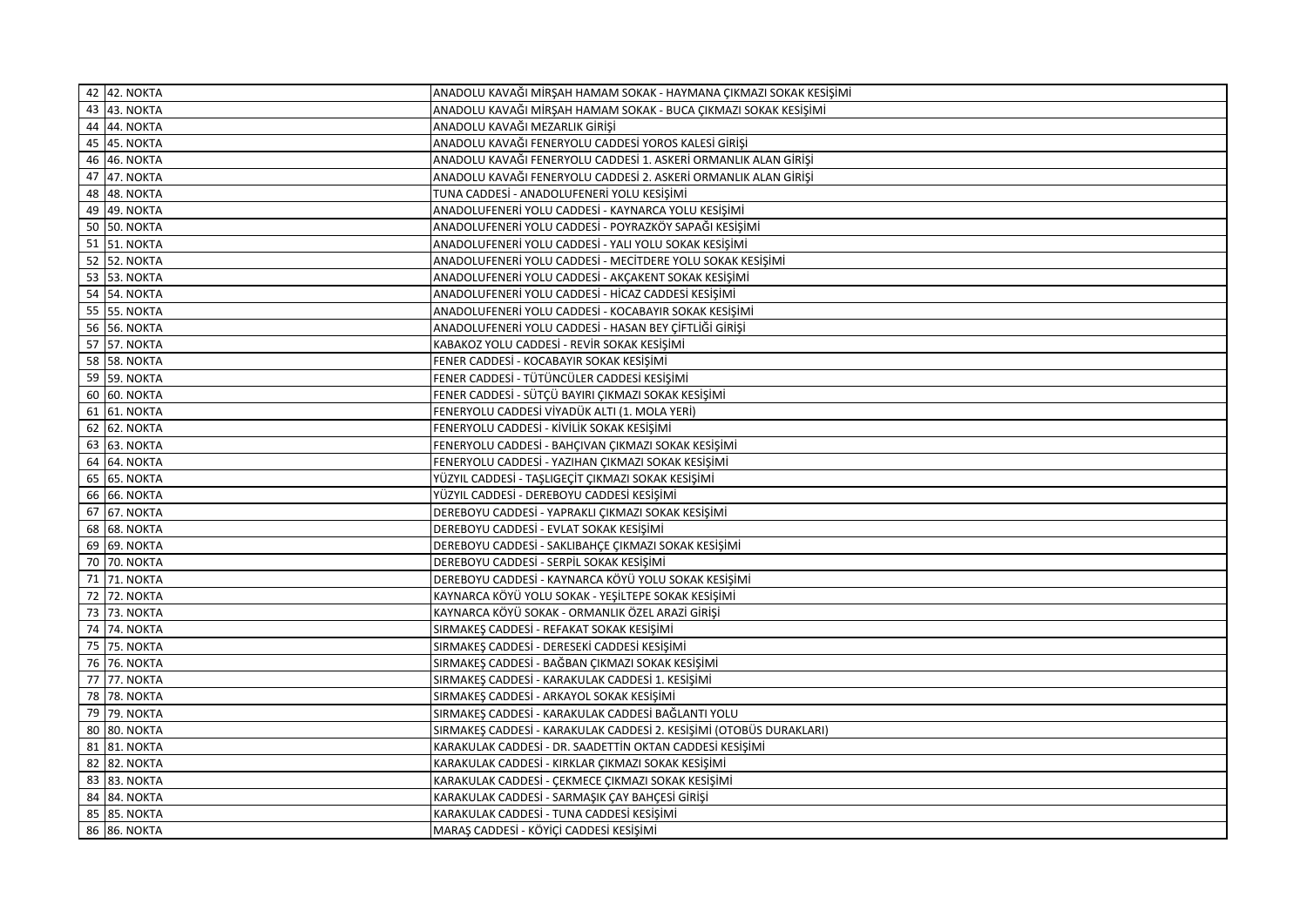| 87 87. NOKTA   | MARAŞ CADDESİ - AKBABA DURAĞI KARŞISI PARK ALANI GİRİŞİ                                      |
|----------------|----------------------------------------------------------------------------------------------|
| 88 88. NOKTA   | MARAŞ CADDESİ - ÇARŞAMBA SOKAK KESİŞİMİ                                                      |
| 89 89. NOKTA   | MARAŞ CADDESİ - AKKUŞ ÇIKMAZI SOKAK KESİŞİMİ                                                 |
| 90 90. NOKTA   | MARAŞ CADDESİ - ÇAMLIHEMŞİN ÇIKMAZI SOKAK KESIŞİMİ                                           |
| 91 91. NOKTA   | MARAŞ CADDESİ - ŞİFA SUYU SOKAK KESİŞİMİ                                                     |
| 92 92. NOKTA   | MARAŞ CADDESİ - HOPA ÇIKMAZI SOKAK KESIŞİMİ                                                  |
| 93 93. NOKTA   | MARAŞ CADDESİ - MEZİTLİ ÇIKMAZI SOKAK KESİŞİMİ                                               |
| 94 94. NOKTA   | MARAŞ CADDESİ - PALANDÖKEN SOKAK KESİŞİMİ                                                    |
| 95 95. NOKTA   | MARAŞ CADDESİ - AKÇAY ÇIKMAZI SOKAK KESIŞIMI                                                 |
| 96 96. NOKTA   | MARAŞ CADDESİ - SALİHLİ ÇIKMAZI SOKAK KESİŞİMİ                                               |
| 97 97. NOKTA   | MARAŞ CADDESİ ÖZTÜRK GIDA YANI                                                               |
| 98 98. NOKTA   | MARAŞ CADDESİ - ATOM ÇIKMAZI SOKAK KESIŞIMI                                                  |
| 99 99. NOKTA   | MARAŞ CADDESİ - ENGİN ÇIKMAZI SOKAK KESİŞİMİ                                                 |
| 100 100. NOKTA | MARAŞ CADDESİ - KİREÇLİ ÇIKMAZI SOKAK KESİŞİMİ                                               |
| 101 101. NOKTA | MARAŞ CADDESİ - ŞEHİT İRFAN SOKAK KESİŞİMİ                                                   |
| 102 102. NOKTA | KAYMAKDONDURAN CADDESİ - AKBABA CADDESİ KESİŞİMİ (AKBABA CADDESİ KAPATILACAK)                |
| 103 103. NOKTA | KAYMAKDONDURAN CADDESI TÜRK ALMAN ÜNIVERSITESI GIRIŞI                                        |
| 104 104. NOKTA | KAYMAKDONDURAN CADDESI KAYMAKDONDURAN MESIRE ALANI GIRIŞI                                    |
| 105 105. NOKTA | MEHMET YAVUZ CADDESİ - BEYKOZ KORUSU GİRİŞİ 1. KESİŞİM                                       |
| 106 106. NOKTA | MEHMET YAVUZ CADDESİ - BEYKOZ KORUSU GİRİŞİ 2. KESİŞİM                                       |
| 107 107. NOKTA | MEHMET YAVUZ CADDESİ - EBEDİ ÇIKMAZI SOKAK KESİŞİMİ                                          |
| 108 108. NOKTA | MEHMET YAVUZ CADDESİ - ETAP ÇIKMAZI SOKAK KESİŞİMİ                                           |
| 109 109. NOKTA | MEHMET YAVUZ CADDESİ - DALGIÇ SOKAK KESİŞİMİ                                                 |
| 110 110. NOKTA | MEHMET YAVUZ CADDESİ - DR. FAHRETTİN ERKİNSOY CADDESİ KESİŞİMİ                               |
| 111 111. NOKTA | MEHMET YAVUZ CADDESİ - ŞEHİT HULUSİ AYTEKİN SOKAK KESİŞİMİ                                   |
| 112 112. NOKTA | MEHMET YAVUZ CADDESİ - ŞAHİNKAYA CADDESİ KESİŞİMİ                                            |
| 113 113. NOKTA | ŞAHİNKAYA CADDESİ - AKLI EREN ÇIKMAZI SOKAK KESIŞİMİ                                         |
| 114 114. NOKTA | <b>BEYKOZ MEYDANI</b>                                                                        |
| 115 115. NOKTA | SIRMAKEŞ CADDESİ - KARNARCA KÖYÜ YOLU SOKAK - KALKANDERE CADDESİ KESİŞİMİ                    |
| 116 116. NOKTA | RİVA YOLU CADDESİ - KALKANDERE CADDESİ KESİŞİMİ                                              |
| 117 117. NOKTA | RİVA CADDESİ - LAYLA KIR BAHÇESİ ÖNÜ                                                         |
| 118 118. NOKTA | RİVA CADDESİ - SACİT RESTAURANT ÖNÜ                                                          |
| 119 119. NOKTA | RİVA CADDESİ - BEYKOZ KÖY KASABI ÖNÜ                                                         |
| 120 120. NOKTA | RİVA CADDESİ - ÇAĞLAYAN PİKNİK ALANI ÖNÜ                                                     |
| 121 121. NOKTA | RİVA CADDESİ - KUYU KEBABI RESTURANT ÖNÜ                                                     |
| 122 122. NOKTA | RİVA CADDESİ - RİVA MY WEDDİNG DÜĞÜN SALONU ÖNÜ                                              |
| 123 123. NOKTA | RİVA CADDESİ - ALİ BAHADIR YOL AYRIMI                                                        |
| 124 124. NOKTA | HEKİMOĞLU İSMAİL CADDESİ - BÜŞRA SOKAK KESIŞİMİ                                              |
| 125 125. NOKTA | ORDU CADDESİ - ALUCRA ÇIKMAZI SOKAK KESİŞİMİ                                                 |
| 126 126. NOKTA | ORDU CADDESİ - YÜZBAŞI OSMAN NURİ BEY CADDESİ - SELÇUK SOKAĞI KESİŞİMİ                       |
| 127 127. NOKTA | ORDU CADDESİ - ALİBAHADIR CADDESİ - MAHMUTŞEVKETPAŞA CADDESİ - GEMLİK ÇIKMAZI SOKAK KESİŞİMİ |
| 128 128. NOKTA | RİVA CADDESİ - ALİ BAHADIR CADDESİ KESİŞİMİ (VİYADÜK ALTI) RİVA İSTİKAMETİ                   |
| 129 129. NOKTA | KUZEY MARMARA OTOYOLU RİVA ÇIKIŞI (RİVA İSTİKAMETİ)                                          |
| 130 130. NOKTA | KUZEY MARMARA OTOYOLU RİVA ÇIKIŞI (KAVACIK İSTİKAMETİ)                                       |
| 131 131. NOKTA | RİVA CADDESİ - KEMENT SOKAK KESİSİMİ                                                         |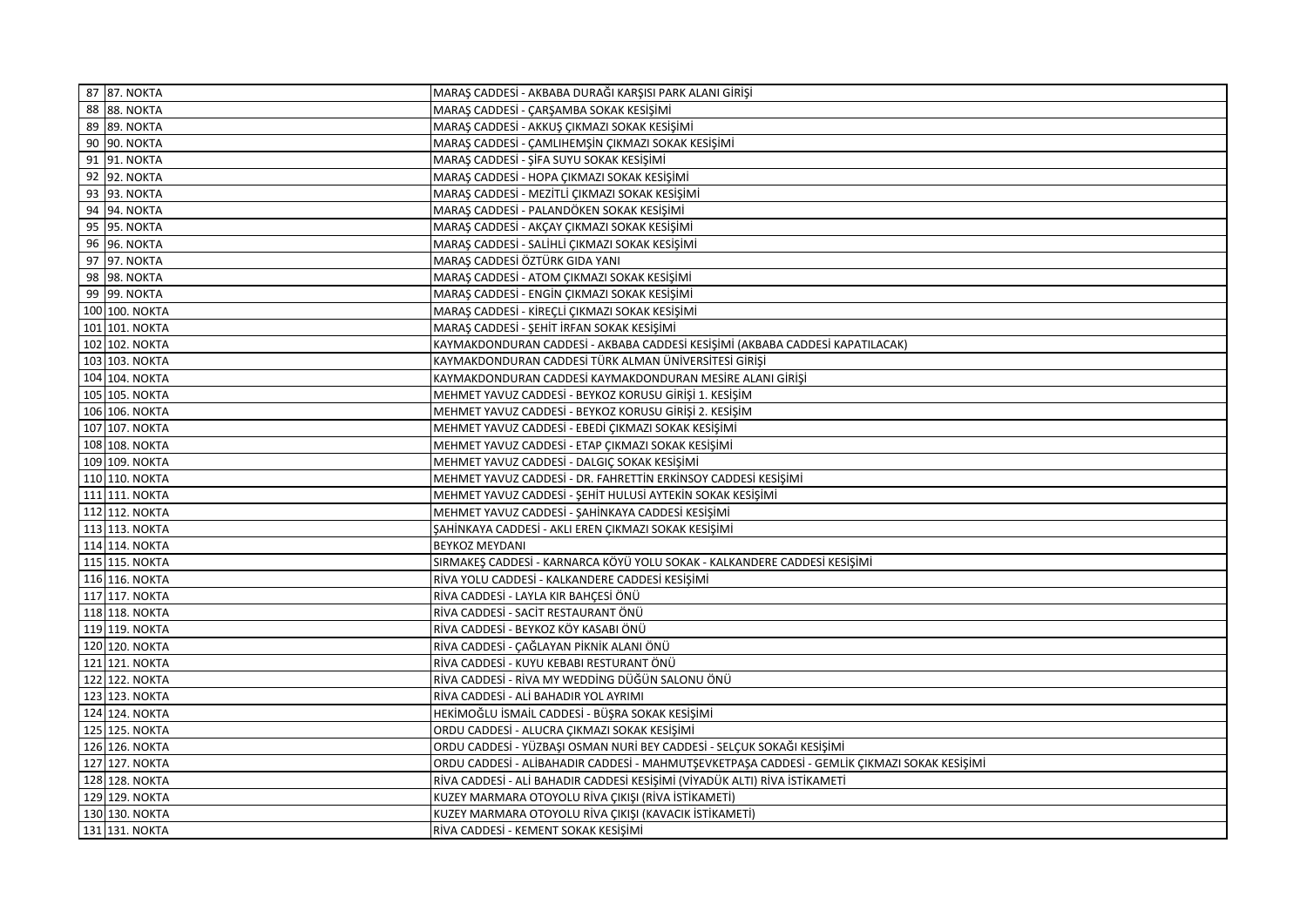| 132 132. NOKTA | RİVA CADDESİ - ABBAS AĞA ÇİTLİĞİ GİRİŞİ                                     |
|----------------|-----------------------------------------------------------------------------|
| 133 133. NOKTA | RİVA CADDESİ TFF SPOR LİSESİ ÖNÜ (TRAFİK IŞIKLARINDAN İTİBAREN KESİLECEK)   |
| 134 134. NOKTA | DEĞİRMENDERE MUCİZE CADDESİ TOPRAN ALAN GİRİŞİ                              |
| 135 135. NOKTA | MUCİZE CADDESİ NO:6 İKAMET ÖNÜ SOKAK GİRİŞİ                                 |
| 136 136. NOKTA | MUCİZE CADDESİ ŞANTİYE ÖNÜ                                                  |
| 137 137. NOKTA | MUCİZE CADDESİ - SAMYELİ ÇIKMAZI SOKAK KESİŞİMİ                             |
| 138 138. NOKTA | PAŞAMANDIRA CADDESİ - NEBİL ÇIKMAZI SOKAK (KILIÇARSLAN CAMİİ ÖNÜ)           |
| 139 139. NOKTA | PAŞAMANDIRA CADDESİ - NEBİL ÇIKMAZI SOKAK (AYVALIDERE DURAK ÖNÜ)            |
| 140 140. NOKTA | PAŞAMANDIRA CADDESİ - KARDEŞLER GIDA VE TEKNİK ELEKTRİK ÖNÜ ÇIKMAZ SOKAKLAR |
| 141 141. NOKTA | PAŞAMANDIRA CADDESİ - AYDEMİR ÇIKMAZI SOKAK GİRİŞİ                          |
| 142 142. NOKTA | PAŞAMANDIRA CADDESİ - KARDEŞLER PİKNİK YANI SOKAK GİRİŞİ                    |
| 143 143. NOKTA | PAŞAMANDIRA CADDESİ - KUZU DERE ÇIKMAZI SOKAK KESİŞİMİ                      |
| 144 144. NOKTA | PAŞAMANDIRA CADDESİ - NİLGÜN ÇIKMAZI SOKAK KESİŞİMİ                         |
| 145 145. NOKTA | PAŞAMANDIRA CADDESİ - DEĞİRMENDERE CADDESİ KESIŞIMI                         |
| 146 146. NOKTA | PAŞAMANDIRA CADDESİ - ÖZTÜRK YEM FABRİKA GİRİŞİ                             |
| 147 147. NOKTA | PAŞAMANDIRA CADDESİ - KALKANLI CADDESİ KESİŞİMİ                             |
| 148 148. NOKTA | PAŞAMANDIRA CADDESİ - KİRAZDERE ÇIKMAZI SOKAK KESİŞİMİ                      |
| 149 149. NOKTA | PAŞAMANDIRA CADDESİ - NURCAN SOKAK KESIŞIMI                                 |
| 150 150. NOKTA | PAŞAMANDIRA CADDESİ - BAHADIR SOKAK KESİŞİMİ                                |
| 151 151. NOKTA | PAŞAMANDIRA CADDESİ - MEDENİ ÇIKMAZI SOKAK KESIŞIMI                         |
| 152 152. NOKTA | PAŞAMANDIRA CADDESİ - FİGURAN SOKAK KESIŞIMI                                |
| 153 153. NOKTA | PAŞAMANDIRA CADDESİ - FİLDİŞİ ÇIKMAZI SOKAK KESİŞİMİ                        |
| 154 154. NOKTA | PAŞAMANDIRA CADDESİ - SALİH ÇAVUŞ ÇIKMAZI SOKAK KESİŞİMİ                    |
| 155 155. NOKTA | DEMİRKAPI CADDESİ - HUZUR BAHÇESİ PİKNİK ALANI KARŞISI                      |
| 156 156. NOKTA | DEMİRKAPI CADDESİ - SENİYE İSMAİL HANIM SOKAK KESİŞİMİ                      |
| 157 157. NOKTA | DEMİRKAPI CADDESİ - ACISU ÇIKMAZI SOKAK KESİŞİMİ                            |
| 158 158. NOKTA | PAŞAMANDIRA KÖYİÇİ CADDESİ - TARAMA BAYIRI ÇIKMAZI SOKAK KESİŞİMİ           |
| 159 159. NOKTA | KÖYİÇİ CADDESİ - KÖY KONAĞI ÇIKMAZI SOKAK KESİŞİMİ                          |
| 160 160. NOKTA | KÖYİÇİ CADDESİ - CÜMBÜŞ ÇIKMAZI SOKAK KESİŞİMİ                              |
| 161 161. NOKTA | SENİYE İSMAİL HANIM CADDESİ - COŞKU SOKAK KESİŞİMİ                          |
| 162 162. NOKTA | SENİYE İSMAİL HANIM CADDESİ - TURUPLU CADDESİ KESİŞİMİ                      |
| 163 163. NOKTA | SENİYE İSMAİL HANIM CADDESİ - KAPADOKYA CADDESİ KEŞİMİ                      |
| 164 164. NOKTA | KILIÇLI CADDESİ ÇARŞI CADDESİ KESİŞİMİ                                      |
| 165 165. NOKTA | KILIÇLI CADDESİ - GÖNEN SOKAK VE ÇATALCA SOKAK KESİŞİMİ                     |
| 166 166. NOKTA | KILIÇLI CADDESİ - BOYALI ÇİFTLİĞİ CADDESİ ORMANLIK ALAN GİRİŞİ              |
| 167 167. NOKTA | AŞAĞI MAHALLE CADDESİ - ÇADIR PERÇEMİ ÇIKMAZI SOKAK KESİŞİMİ                |
| 168 168. NOKTA | AŞAĞI MAHALLE CADDESİ - CABBAR ÇIKMAZI SOKAK KESİŞİMİ                       |
| 169 169. NOKTA | AŞAĞI MAHALLE CADDESİ - GÜZERGAH ÇIKMAZI SOKAK KESIŞIMI                     |
| 170 170. NOKTA | AŞAĞI MAHALLE CADDESİ - MELİH ÇIKMAZI SOKAK KESİŞİMİ                        |
| 171 171. NOKTA | AŞAĞI MAHALLE CADDESİ - HARMANLAR CADDESİ KESİŞİMİ                          |
| 172 172. NOKTA | AŞAĞI MAHALLE CADDESİ - NO:40 İKAMET ÖNÜ SOKAK GİRİŞİ                       |
| 173 173. NOKTA | AŞAĞI MAHALLE CADDESİ - NO:50 İKAMET ÖNÜ SOKAK GİRİŞİ                       |
| 174 174. NOKTA | AŞAĞI MAHALLE CADDESİ - NO:72 İKAMET ÖNÜ SOKAK GİRİŞİ                       |
| 175 175. NOKTA | AŞAĞI MAHALLE CADDESİ - ÇOBANLAR SOKAK KESİŞİMİ                             |
| 176 176. NOKTA | ASAĞI MAHALLE CADDESİ - BİBERİYE ÇIKMAZI SOKAK KESİŞİMİ                     |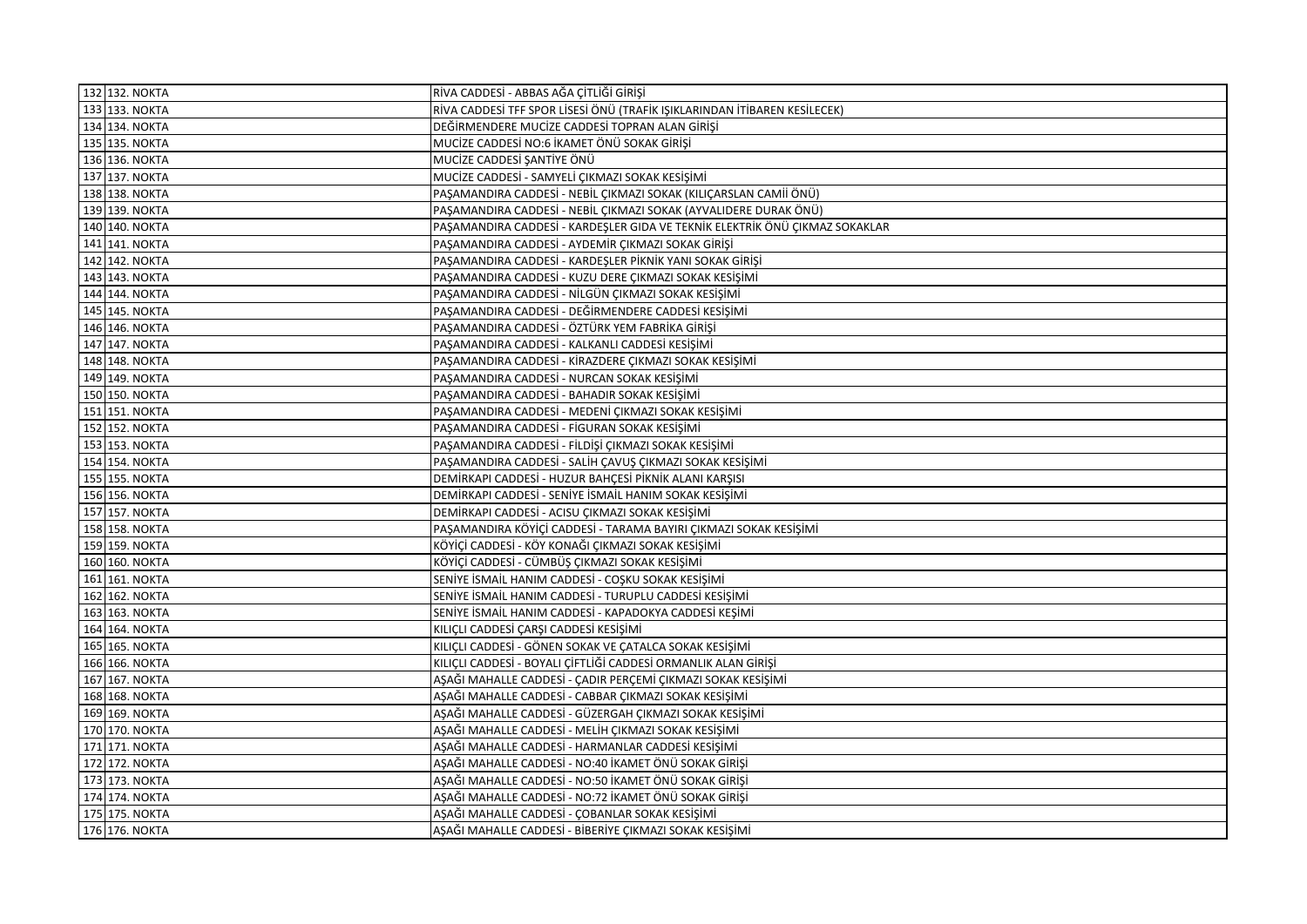| 177 177. NOKTA | AŞAĞI MAHALLE CADDESİ - YUKARI MAHALLE CADDESİ - ASKERİ FİLO CADDESİ KESİŞİMİ              |
|----------------|--------------------------------------------------------------------------------------------|
| 178 178. NOKTA | YUKARI MAHALLE CADDESİ - ELMA PINARI SOKAK KESİŞİMİ                                        |
| 179 179. NOKTA | YUKARI MAHALLE CADDESİ - CAMİA SOKAK KESİŞİMİ                                              |
| 180 180. NOKTA | YUKARI MAHALLES CADDESİ - MEZARLIK CADDESİ GİRİŞ VE ÇIKIŞLARI                              |
| 181 181. NOKTA | YUKARI MAHALLE CADDESİ - ŞİLE CADDESİ KAVŞAĞI                                              |
| 182 182. NOKTA | ŞİLE CADDESİ - İNTEPE ÇIKMAZI SOKAK KESİŞİMİ                                               |
| 183 183. NOKTA | ŞİLE CADDESİ - BÜYÜK ÇIKMAZI SOKAK KESİŞİMİ                                                |
| 184 184. NOKTA | ŞİLE CADDESİ - İNŞA ÇIKMAZI KESİŞİMİ (1. GİRİŞ)                                            |
| 185 185. NOKTA | ŞİLE CADDESİ - İNŞA ÇIKMAZI KESİŞİMİ (2. GİRİŞ)                                            |
| 186 186. NOKTA | ŞİLE CADDESİ - ÇOBANLAR SOKAK KESİŞİMİ                                                     |
| 187 187. NOKTA | ŞİLE CADDESİ - ŞEHİTLİK DURAĞI İLERİSİ ORMANLIK ALAN GİRİŞİ                                |
| 188 188. NOKTA | ŞİLE CADDESİ - KIRKBAŞ DİBİ SOKAK KESİŞİMİ                                                 |
| 189 189. NOKTA | ŞİLE CADDESİ - TRABZON CADDESİ KESİŞİMİ (İSHAKLI MAHALLE GİRİŞİ)                           |
| 190 190. NOKTA | TRABZON CADDESİ - MOLA GARDEN GİRİŞİ                                                       |
| 191 191. NOKTA | TRABZON CADDESİ - TAŞ KALDIRIM ÇIKMAZI SOKAK KESİŞİMİ VE KARŞISINDA BULUNAN SOKAK KESİŞİMİ |
| 192 192. NOKTA | SERİNSU CADDESİ - BOZHANE YOLU MERT BESİ ÇİFTLİĞİ YANI                                     |
| 193 193. NOKTA | SERİNSU CADDESİ - BOZHANE YOLU (HÜSEYİNLİ TARAFI KESİLECEK)                                |
| 194 194. NOKTA | BOZHANE YOLU ÜZERİ BEYKOZ SAANEN KEÇİ ÇİFTLİĞİ GİRİŞİ                                      |
| 195 195. NOKTA | BOZHANE YOLU - KAPADOKYA CADDESİ - (BOZHANE GİRİŞİ KAPATILACAK)                            |
| 196 196. NOKTA | BEYKOZ CADDESİ - GARDENYA ÇIKMAZI SOKAK KESİŞİMİ                                           |
| 197 197. NOKTA | BEYKOZ CADDESİ - ATIK SU ARITIM TESİSİ YANI                                                |
| 198 198. NOKTA | BEYKOZ CADDESİ - TURUPLU CADDESİ KESİŞİMİ                                                  |
| 199 199. NOKTA | BEYKOZ CADDESİ - KARAKAYA SOKAK KESIŞIMI VE KARŞISINDA BULUNAN SOKAK KESIŞIMI              |
| 200 200. NOKTA | BEYKOZ CADDESİ - MUTTALİP YAVUZ CADDESİ KESİŞİMİ                                           |
| 201 201. NOKTA | BEYKOZ CADDESİ - MÜNEVVER AYAŞLI CADDESİ KESİŞİMİ                                          |
| 202 202. NOKTA | BEYKOZ CADDESİ - ESENLER ÇIKMAZI SOKAK KESİŞİMİ                                            |
| 203 203. NOKTA | BEYKOZ CADDESİ - REŞADİYE CADDESİ KESİŞİMİ                                                 |
| 204 204. NOKTA | BEYKOZ CADDESİ - RESSAM MEHMET CADDESİ KESIŞIMI                                            |
| 205 205. NOKTA | BEYKOZ CADDESİ - AZİZ DEMİRAY CADDESİ KESİŞİMİ                                             |
| 206 206. NOKTA | BEYKOZ CADDESİ - TOPAZ KENNEL VETENERİNER YANI SOKAK GİRİŞİ                                |
| 207 207. NOKTA | BEYKOZ CADDESİ - KÖY EVİ GÖZLEME YANI                                                      |
| 208 208. NOKTA | BEYKOZ CADDESİ - CUMHURİYET PARK MESİRE ALANI KARŞISINDAN BULUNAN SOKAKLARIN GİRIŞI        |
| 209 209. NOKTA | BEYKOZ CADDESİ - CUMHURİYET PARK GİRİŞİNDE BULUNAN SOKAKLAR KESİŞİMİ                       |
| 210 210. NOKTA | BEYKOZ CADDESİ - POLONEZKÖY TABİAT PARKI ÇIKIŞI                                            |
| 211 211. NOKTA | DÜNYA CADDESİ - KUŞHAN ÇIKMAZI SOKAK (PARK OTEL GİRİŞİ)                                    |
| 212 212. NOKTA | DÜNYA CADDESİ - KUŞHAN ÇIKMAZI SOKAK KESİŞİMİ                                              |
| 213 213. NOKTA | DÜNYA CADDESİ - TUĞLAOCAĞI ÇIKMAZI SOKAK KESIŞIMI                                          |
| 214 214. NOKTA | DÜNYA CADDESİ - CELAL PANSİYON GİRİŞİ                                                      |
| 215 215. NOKTA | DÜNYA CADDESİ - SYNOSSE PARK OTEL GİRİŞİ                                                   |
| 216 216. NOKTA | DÜNYA CADDESİ - BİRANDA ÇIKMAZI SOKAK KESİŞİMİ                                             |
| 217 217. NOKTA | DÜNYA CADDESİ - 75. YIL CADDESİ KESİŞİMİ (3. İSTASYON)                                     |
| 218 218. NOKTA | DÜNYA CADDESİ - SEYRİ CADDESİ KESİŞİMİ                                                     |
| 219 219. NOKTA | DÜNYA CADDESİ - ADAMPOL OTEL ÖNÜ VE KARŞISI                                                |
| 220 220. NOKTA | SEYRİ CADDESİ - ADAM MİCKİEWİCZ SOKAK KESİŞİMİ                                             |
| 221 221. NOKTA | SEYRİ CADDESİ - POLONEZKÖY PMA SOKAK GİRİŞİ                                                |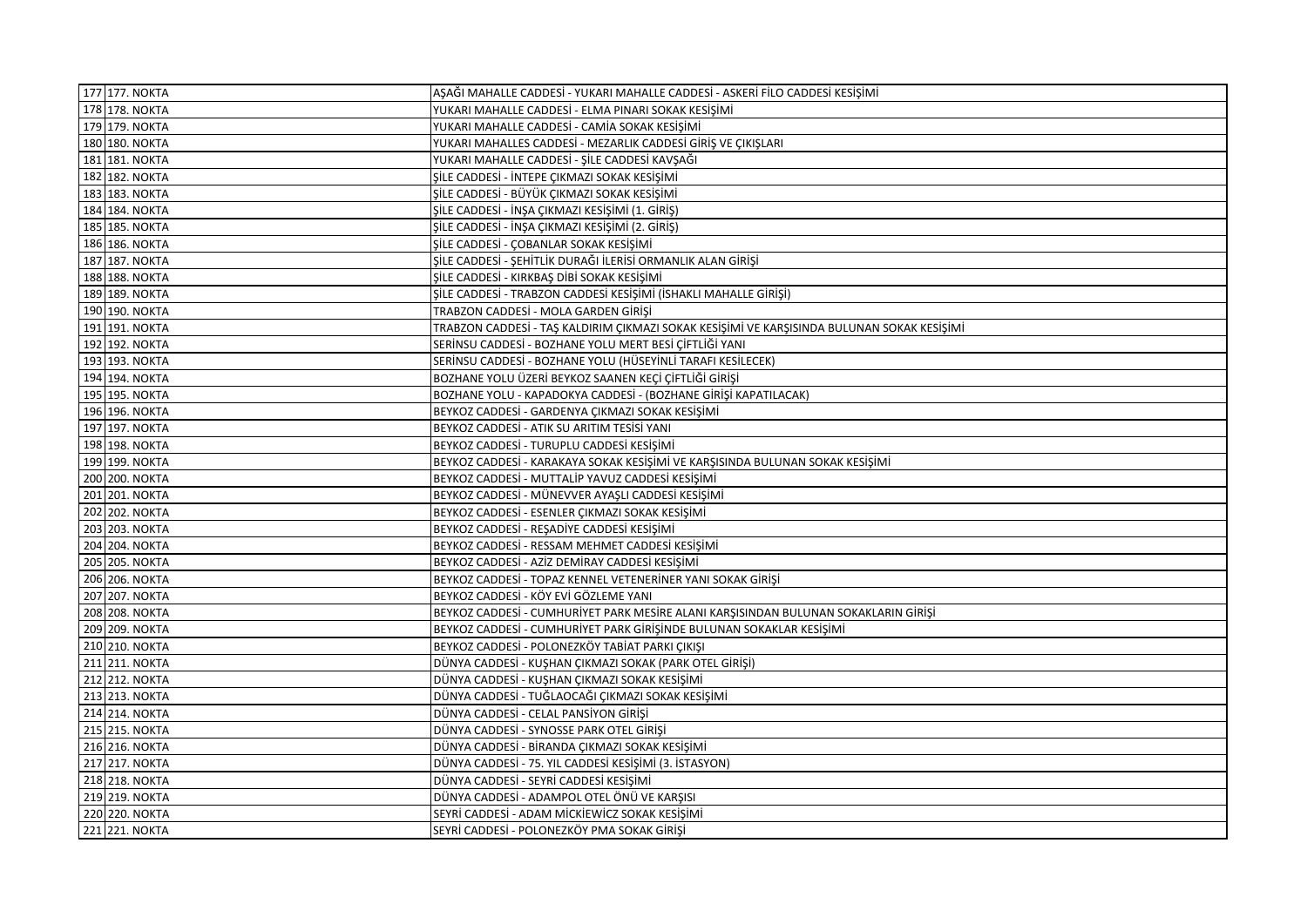| 222 222. NOKTA | SEYRİ CADDESİ - KOŞU YOLU SOKAK KESİŞİMİ                                                       |
|----------------|------------------------------------------------------------------------------------------------|
| 223 223. NOKTA | SEYRİ CADDESİ - TABİAT PARKI ORMANLIK ALAN GİRİŞİ                                              |
| 224 224. NOKTA | SEYRİ CADDESİ - SÜLÜN ÇİFTLİĞİ GİRİŞİ                                                          |
| 225 225. NOKTA | SEYRİ CADDESİ - PAŞA CADDESİ KESİŞİMİ (MAHMUTŞEVKETPAŞA GİRİŞİ)                                |
| 226 226. NOKTA | POLONEZKÖY KÖYÜ YOLU CADDESİ - POLONEZKÖY TABİAT PARKI ÖNÜ VE KARŞISI                          |
| 227 227. NOKTA | POLONEZKÖY YOLU CADDESİ - ENORME GARDEN ÖNÜ                                                    |
| 228 228. NOKTA | POLONEZKÖY YOLU CADDESİ - KARADENİZ CADDESİ KESİŞİMİ                                           |
| 229 229. NOKTA | POLONEZKÖY YOLU CADDESİ - ÇENGELDERE CADDESİ KESİŞİMİ                                          |
| 230 230. NOKTA | POLONEZKÖY YOLU CADDESİ - HACI HÜSEYİN ÇIKMAZI SOKAK KESİŞİMİ                                  |
| 231 231. NOKTA | POLONEZKÖY YOLU CADDESİ - ERDOĞANLAR ÇIKMAZI SOKAK KESİŞİMİ                                    |
| 232 232. NOKTA | POLONEZKÖY YOLU CADDESİ - NO:46/B İKAMET GİRİŞİ YANINDA BULUNAN SOKAK GİRİŞİ                   |
| 233 233. NOKTA | POLONEZKÖY YOLU CADDESİ - NO:46/B İLERİSİNDE BULUNAN ORMANLIK ALAN GİRİŞİ                      |
| 234 234. NOKTA | POLONEZKÖY YOLU CADDESİ ÜZERİ GÖRELE PARK PİKNİK ALANI ÖNÜ VE ÇEVRESİ                          |
| 235 235. NOKTA | POLONEZKÖY YOLU CADDESİ - ŞEHİT SERVET SOKAK GİRİŞİ                                            |
| 236 236. NOKTA | POLONEZKÖY YOLU CADDESİ - PAZARYOLU ÇIKMAZI SOKAK KESİŞİMİ                                     |
| 237 237. NOKTA | POLONEZKÖY YOLU CADDESİ - PAZARYOLU ÇIKMAZI SOKAK ÇIKIŞI                                       |
| 238 238. NOKTA | POLONEZKÖY YOLU CADDESİ - İSTANBUL CADDESİ KESİŞİMİ (POLONEZKÖY YOLU KESİLECEK)                |
| 239 239. NOKTA | KAZIM KARABEKİR CADDESİ - KALAYCI ÇIKMAZI SOKAK KESİŞİMİ                                       |
| 240 240. NOKTA | KAZIM KARABEKİR CADDESİ KALAYCI ÇIKMAZI VE DEMİRÖRS MOBİLYA ARASI YAYA DEVRİYE                 |
| 241 241. NOKTA | KAZIM KARABEKİR CADDESİ KELEBEK ÇİFTLİĞİ ÖNÜ                                                   |
| 242 242. NOKTA | KAZIM KARABEKİR CADDESİ - GÖLBAŞI ÇIKMAZI SOKAK KESİŞİMİ                                       |
| 243 243. NOKTA | KAZIM KARABEKİR CADDESİ - GAZİ HÜSEYİN ÇELEBİ ÇIKMAZI SOKAK KESİŞİMİ                           |
| 244 244. NOKTA | ŞEHİT CENGİZ CADDESİ - FEVZİ ÇAKMAK CADDESİ KESİŞİMİ                                           |
| 245 245. NOKTA | ŞEHİT CENGİZ CADDESİ - DEMİRYOLU ÇIKMAZI SOKAK KESİŞİMİ                                        |
| 246 246. NOKTA | ŞEHİT CENGİZ CADDESİ - NO:30 NOLU İKAMET GİRİŞİ YANINDA BULUNAN SOKAK GİRİŞİ                   |
| 247 247. NOKTA | ŞEHİT CENGİZ CADDESİ - HACI SALİH SOKAK KESİŞİMİ                                               |
| 248 248. NOKTA | ŞEHİT CENGİZ CADDESİ - HACI SALİH SOKAK VE HİDAYET SOKAK GİRİŞİ ARASI YAYA DEVRİYE             |
| 249 249. NOKTA | ŞEHİT CENGİZ CADDESİ - ŞEHİT AZİZ CADDESİ - HİDAYET SOKAK KESİŞİMİ                             |
| 250 250. NOKTA | ŞEHİT AZİZ CADDESİ - BOYALI KÖŞK ÇIKMAZI ARASI YAYA DEVRİYE                                    |
| 251 251. NOKTA | ŞEHİT AZİZ CADDESİ - BOYALI KÖŞK ÇIKMAZI KESİŞİMİ                                              |
| 252 252. NOKTA | ŞEHİT AZİZ CADDESİ - PROF. DR. AZİZ SANCAR CADDESİ KESİŞİMİ                                    |
| 253 253. NOKTA | PROF. DR. AZİZ SANCAR CADDESİ - FAZİLET ÇIKMAZI SOKAK KESİŞİMİ                                 |
| 254 254. NOKTA | PROF. DR. AZİZ SANCAR CADDESİ - DOĞU RESTORAN ÖNÜ                                              |
| 255 255. NOKTA | PROF. DR. AZİZ SANCAR CADDESİ - OFLU SOKAK KESİŞİMİ                                            |
| 256 256. NOKTA | PROF. DR. AZİZ SANCAR CADDESİ - RİVA YOLU CADDESİ KESİŞİMİ (REFÜJ BAŞINDAN İTİBAREN KESİLECEK) |
| 257 257. NOKTA | RİVA YOLU CADDESİ - PROF. DR. AZİZ SANCAR CADDESİ KESİŞİMİ                                     |
| 258 258. NOKTA | ZERZEVATÇI YOLU SOKAK - ŞİRİNDERE CADDESİ KESİŞİMİ                                             |
| 259 259. NOKTA | ZERZEVATÇI YOLU SOKAK - NAFİ KUR'AN KURSU İETT DURAĞI YANINDA BULUNAN SOKAK GİRİŞİ             |
| 260 260. NOKTA | ZERZEVATÇI YOLU SOKAK - FATİH CAMİSİ SOKAK KESİŞİMİ                                            |
| 261 261. NOKTA | ZERZEVATÇI YOLU SOKAK ÜZERİ NO:31 SAYILI İKAMET GİRİŞİ YANINDA BULUNAN SOKAK GİRİŞİ            |
| 262 262. NOKTA | ZERZEVATCI YOLU SOKAK ÜZERİ NO:31 SAYILI İKAMET İLERİSİNDE BULUNAN SOKAK GİRİSİ                |
| 263 263. NOKTA | ZERZEVATÇI YOLU SOKAK - BAYRAKÇI SOKAK KESİŞİMİ                                                |
| 264 264. NOKTA | ZERZEVATÇI YOLU SOKAK ÜZERİ GEÇİT FIRIN ÖNÜ                                                    |
| 265 265. NOKTA | ZERZEVATÇI YOLU SOKAK - BAYRAK CADDESİ KESİŞİMİ                                                |
| 266 266. NOKTA | ZERZEVATCI YOLU SOKAK - TOYGAR CADDESİ KESİŞİMİ                                                |